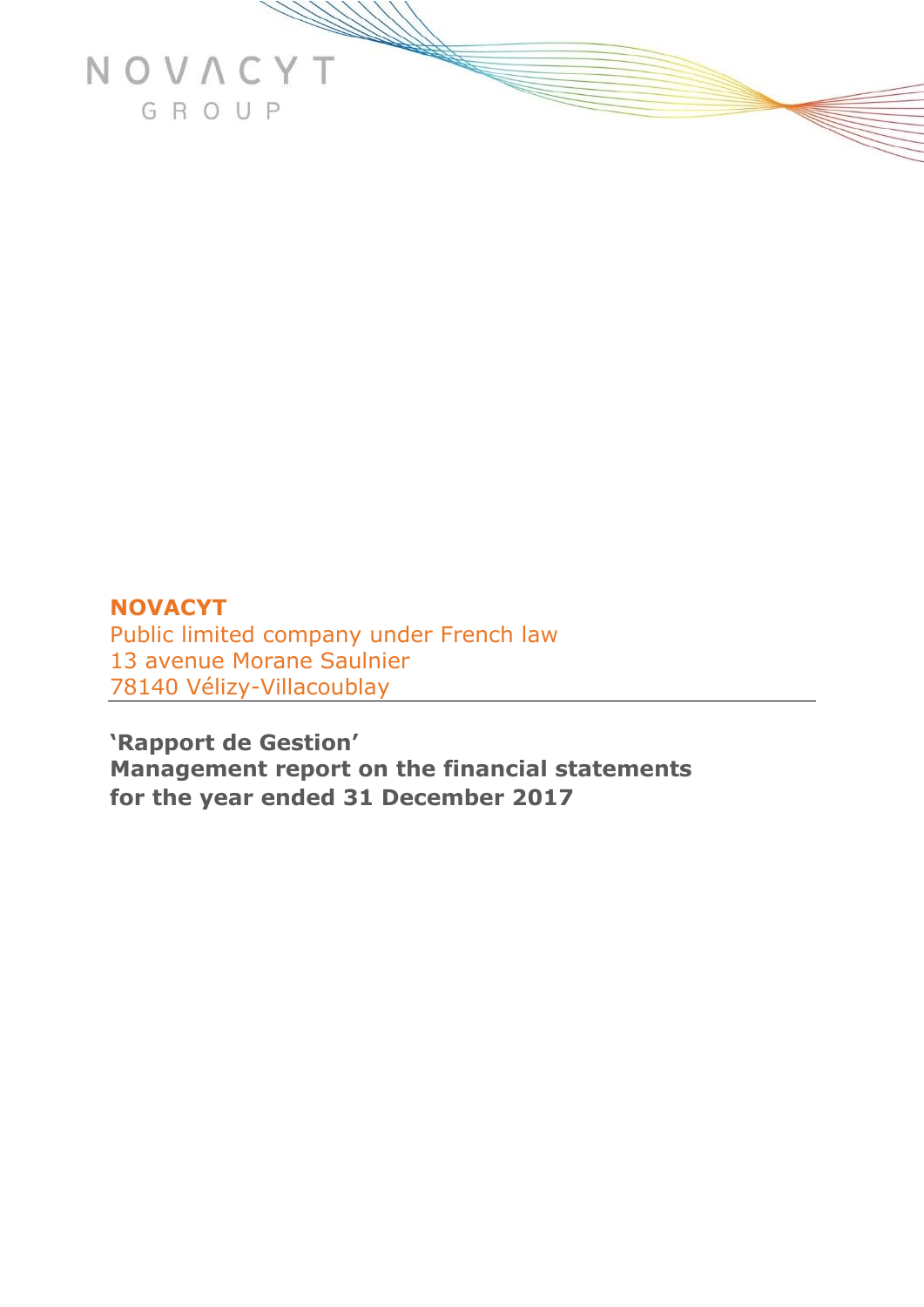#### **NOVACYT**

#### **Public limited company under French law** *(société anonyme***) with capital of 2,510,956.06 euros Registered office: 13 avenue Morane Saulnier – 78140 Velizy-Villacoublay Versailles Trade and Companies Register 491,062,527**

# **(hereinafter "the Company" or "Novacyt")**

# **MANAGEMENT REPORT ON THE FINANCIAL STATEMENTS FOR THE YEAR ENDED 31 DECEMBER 2017**

#### To the shareholders,

We hereby present to you the management report on the activities of Novacyt (hereinafter referred to as **"the Company"**) and its subsidiaries during the financial year beginning on 1 January 2017 and ending on 31 December 2017 in accordance with the provisions of the French Commercial Code.

#### **1. ACTIVITY OF THE COMPANY AND ITS SUBSIDIARIES AND BUSINESS TRENDS DURING THE YEAR ENDED 31 DECEMBER 2017**

#### **1.1 Overview of Novacyt's activity**

The Novacyt Group is a leader in the field of medical diagnostics and has a growing portfolio of products and services for cancer and infectious diseases. Thanks to its proprietary NOVAPrep® technology platform and an extensive international network, Novacyt is able to provide a very broad and highly innovative product offering in the fields of oncology and infectious diseases. The Group is active in the sale of reagents used in oncology, microbiology, haematology and serology. Its customers and partners are among the largest companies in the sector.

# **1.2 Situation and activity / Analysis of business trends**

- Growth of 35% in consolidated revenue (43% at constant exchange rates) to €15.0 million (£13.1 million), compared with  $€11.1$  million ( $€9.1$  million) in 2016.
	- $\circ$  Sales momentum continued in the second half of 2017, with revenue up 29% year on year (34% at constant exchange rates) at €7.9 million.
- The gross margin increased to 60% in 2017 from 55% in 2016, driven by the product mix and sales volumes.
- The EBITDA loss reduced to €0.8 million (£0.7 million), compared with €2.3 million (£1.9 million) in 2016.
	- o The second half EBITDA loss of €0.3 million (£0.3 million) reflects an improvement compared with the €0.5 million loss in the first half, confirming that the Group remains on the path to profitability.
- Successful completion of a dual listing on the London Stock Exchange's Alternative Investment Market (AIM) in November 2017, raising €9.7 million (£8.8 million) before expenses of €1.8 million (£1.7 million).
- Novacyt ended the year with €4.3 million (£3.8 million) in cash following the payment of a deferred Primerdesign milestone, the removal of the convertible debt facility with Yorkville and further deleveraging of the balance sheet following the AIM listing.
- In 2017, Novacyt SA posted revenue up 29% at  $\epsilon$ 1.9 million (£1.7 million).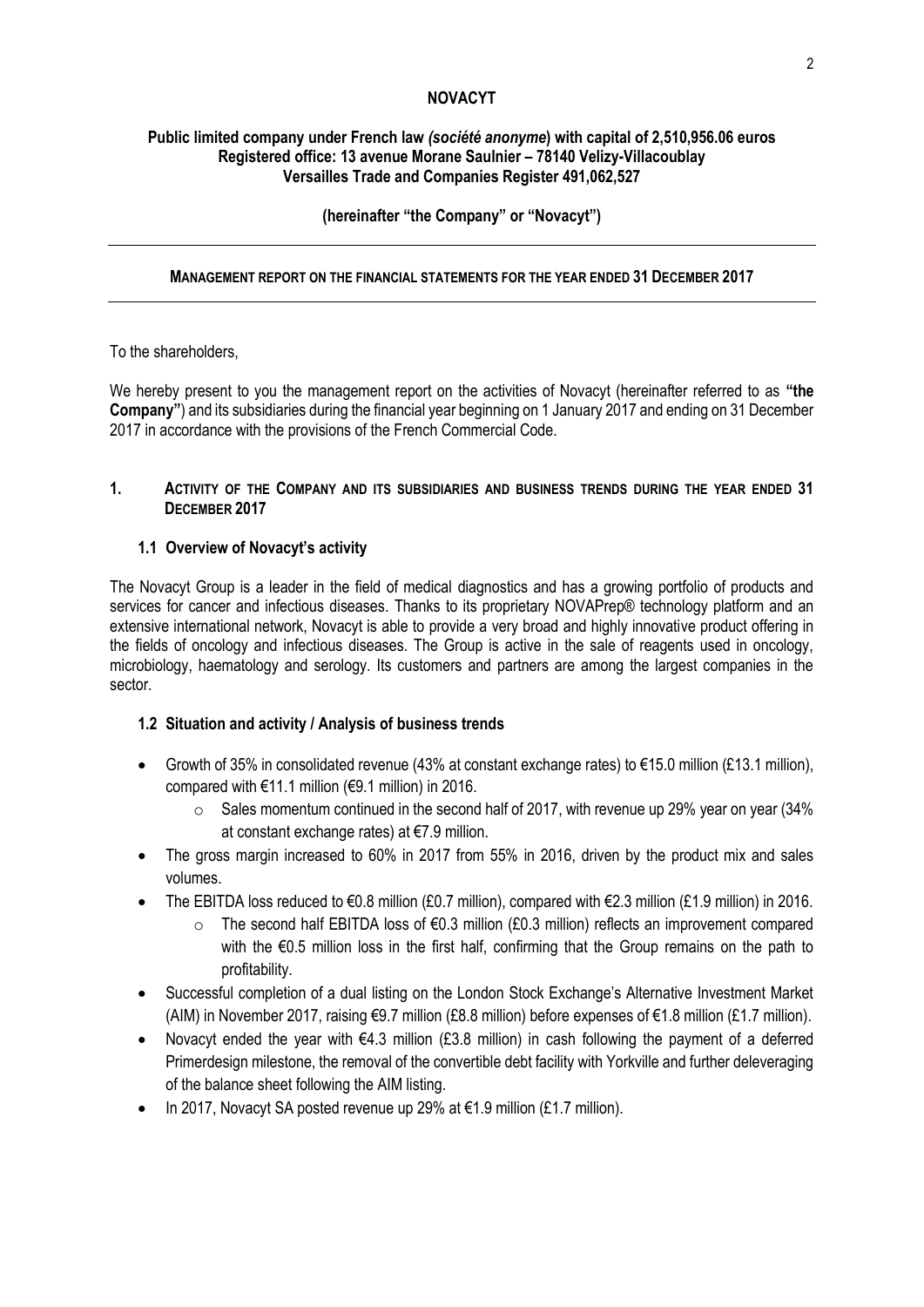#### **1.3 Results, progress achieved and difficulties encountered**

In 2017, Novacyt continued to build on its three strategic pillars, namely organic growth, acquisitions and R&D. During the year, the Company focused primarily on organic growth following the acquisition of Primerdesign in May 2016 and its subsequent integration. The Group accordingly posted record top-line growth across all of its businesses in 2017. Novacyt expects to continue to grow significantly in 2018 to become a cost-effective and cashgenerating global clinical diagnostics company.

# **Highlights**

- In November 2017, Novacyt successfully completed a pioneering dual listing on AIM, adding to the Company's existing Euronext Growth Paris listing.
- The Company's B2B operations posted significant growth, with significant contract wins in China for NOVAprep and Primerdesign.
- Post-period, in March 2018, Primerdesign entered into a clinical assay development contract with GenePOC Inc., a company specialising in the development and manufacture of molecular diagnostic devices for the detection of infectious diseases as close to the patient as possible, extending its B2B business into Canada.
- Novacyt continued to invest in senior commercial hires, with the appointments of Phil Sefton, Ruth Powell and Paul Eros as Managing Directors of the Group's three business divisions.
- The Company recruited an additional 35 employees during the year across all of its entities, in particular adding commercial and manufacturing capacity to accelerate its revenue growth.
- The Company completed the build and relocation to a new 1,400 square metre production facility in Camberley (UK) on target in September 2017 to support the Group's future growth.

# Vatel financing (March 2017)

On 30 March 2017, the Company's Board of Directors decided to issue a convertible bond in the amount of €1,500,000 by issuing 1,500,000 bonds convertible into shares with a par value of 1 each euro (**"OC17VATEL"**) for the FCPI Dividendes Plus 4 and FCPI Dividendes Plus 5 funds. On 31 March 2017, the Company recorded the subscription of the 1,500,000 OC17VATEL bonds.

The OC17VATEL bonds were issued in a single tranche maturing in three years (repayable in 36 monthly instalments), with an annual coupon of 7.9% and a non-conversion premium of 0.1% paid in arrears. This sum gave the Company working capital matching the needs of its business. The OC17VATEL bonds can only be converted in the event of non-compliance by the Company with its repayment obligations. The conversion ratio is 1.25 new shares of the Company for 1 OC17VATEL bond.

#### Capital increases of June 2017

On 2 June 2017, the Chief Executive Officer, making use of the powers granted to him by the Board of Directors at its meeting of 22 May 2017, decided to perform (i) a capital increase of €883,229.05 (share premium included) by the issue, without preferential subscription rights, of 1,039,093 ordinary shares reserved for industrial or commercial companies operating in the health/pharmaceutical/biotechnology sector or mutual funds managed under French or foreign law investing in the health/pharmaceutical/biotech sector or individuals with significant assets (at least €500,000) investing directly or indirectly, through any legal entity, and with experience in the health/pharmaceutical/biotechnology sector, and (ii) a capital increase of €999,999.50 (share premium included) by the issue without preferential rights of 1,176,470 ordinary shares under the so-called TEPA French fiscal package.

On 12 June 2017, the Chief Executive Officer noted the completion of this capital increase, i.e. the issue of 2,215,563 new shares at a subscription price of 0.85 euros each (par value of 1/15th of a euro) and an overall amount of €1,883,228.55 (of which €147,704.20 in par value).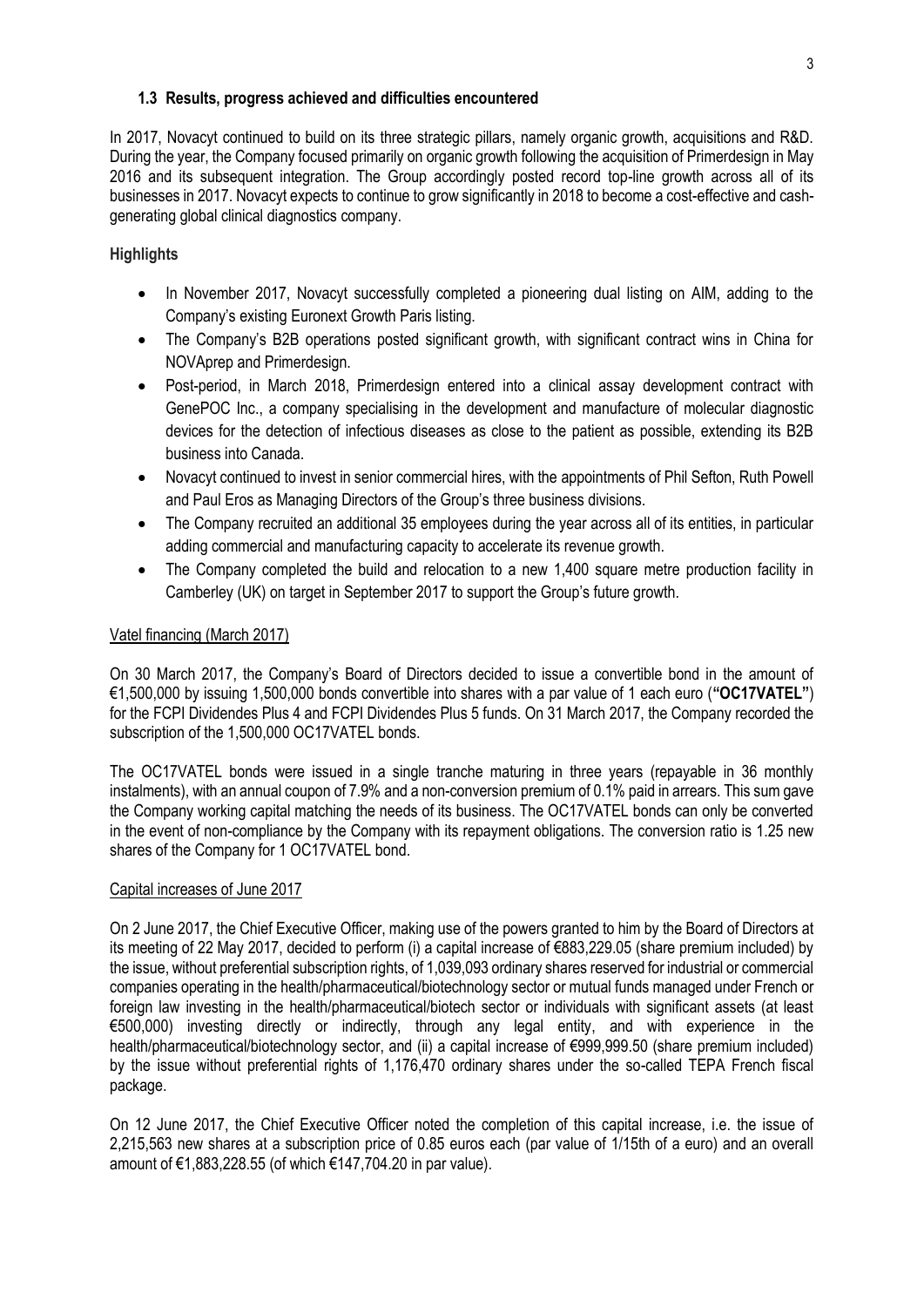On 12 June 2017, the Chief Executive Officer, making use of the powers granted to him by the Board of Directors at its meeting of 22 May 2017, decided to perform (i) a capital increase of €366,999.40 (share premium included) by the issue, without preferential subscription rights, of 431,764 ordinary shares reserved for industrial or commercial companies operating in the health/pharmaceutical/biotechnology sector or mutual funds managed under French or foreign law investing in the health/pharmaceutical/biotech sector or individuals with significant assets (at least €500,000) investing directly or indirectly, through any legal entity, and with experience in the health/pharmaceutical/biotechnology sector, and (ii) a capital increase of €749,999.20 (share premium included) by the issue without preferential rights of 882,352 ordinary shares under the TEPA fiscal package.

On 19 June 2017, the Chief Executive Officer noted the completion of this capital increase, i.e. the issue of 1,314,116 new shares at a subscription price of 0.85 euros each (par value of 1/15th of a euro) and an overall amount of €1,116,998.60 (of which €87,607.73 in par value).

#### Capital increases and listing on AIM, a London Stock Exchange market (October/November 2017)

As part of the AIM transaction, the Board of Directors, at its meeting of 16 October 2017, decided to perform (i) a capital increase of  $\epsilon$ 2,883,497.76 (share premium included) by the issue, without preferential subscription rights, of 4,368,936 ordinary shares reserved for industrial or commercial companies operating in the health/pharmaceutical/biotechnology sector or mutual funds managed under French or foreign law investing in the health/pharmaceutical/biotech sector or individuals with significant assets (at least €500,000) investing directly or indirectly, through any legal entity, and with experience in the health/pharmaceutical/biotechnology sector, and (ii) a capital increase of €2,100,001.86 (share premium included) by the issue without preferential rights of 3,181,821 ordinary shares under the TEPA fiscal package.

On 18 October 2017, the Chief Executive Officer noted the completion of this capital increase, i.e. the issue of 7,550,757 new shares at a subscription price of 0.66 euros each (par value of 1/15th of a euro) and an overall amount of €4,983,499.62 (of which €503,383.80 in par value). These 7,550,757 new shares are listed on Euronext Growth.

At the same time, on 17 October 2017, the Board of Directors also decided to perform another capital increase of €4,744,622.52 (share premium included) by the issue, without preferential subscription rights, of 7,188,822 ordinary shares reserved for industrial or commercial companies operating in the health/pharmaceutical/biotechnology sector or mutual funds managed under French or foreign law investing in the health/pharmaceutical/biotech sector or individuals with significant assets (at least €500,000) investing directly or indirectly, through any legal entity, and with experience in the health/pharmaceutical/biotechnology sector.

Subsequently, on 19 October 2017, the Company announced the publication of its AIM Admission Document and its intention to obtain a dual listing by soliciting the admission of existing and new shares of the Company to trading on AIM.

On 1 November 2017, the Chief Executive Officer noted the completion of the capital increase initiated on 17 October 2017, i.e. the issue of 7,188,822 new shares at a subscription price of 0.66 euros (59.38 pence) each (par value of 1/15th of a euro) and an overall amount of €4,744,622.52 (of which €479,254.80 in par value).

On 1 November, the Company was definitively admitted to AIM, and on 3 November, 7,051,590 of the 7,188,822 newly issued shares were admitted to trading, indirectly via the issue and listing of Crest Depositary Interests*<sup>1</sup>* on AIM.

Transactions related to the Yorkville flexible bond issue in a maximum amount of €5 million (2017)

For more details on the mechanisms of this funding, please refer to the 2015 management report.

For the record, as of 1 January 2017, Yorkville held:

<u>.</u>

<sup>&</sup>lt;sup>1</sup> A foreign company cannot directly list its shares through the CREST system (operated and managed by Euronext UK) on AIM. It therefore has to issue CREST Depositary Interests (**"CDI"**), which are certificates representing Novacyt shares.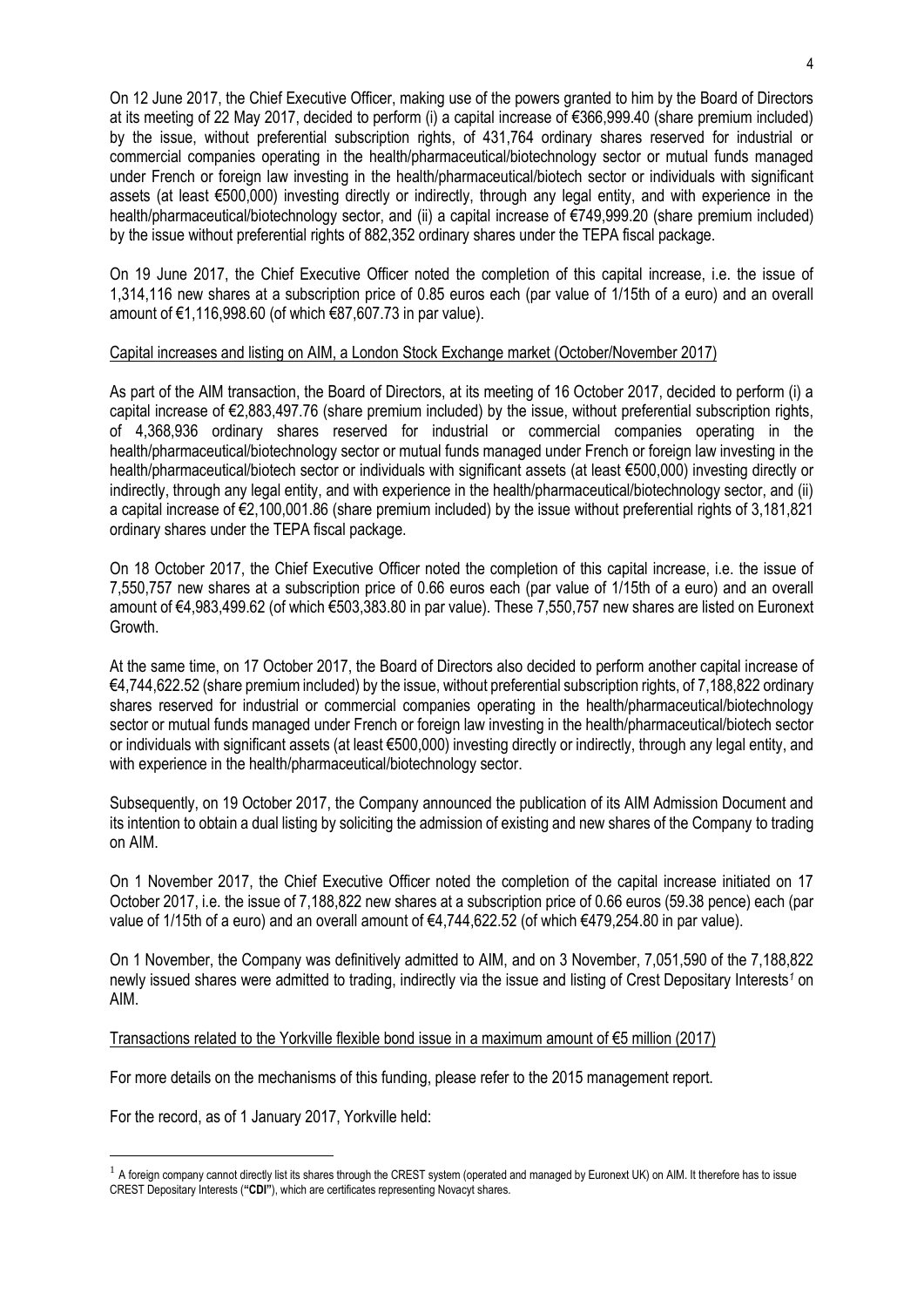- 22,681 warrants of tranche 1, 54,632 warrants of tranche 2,142,045 warrants of tranches 3 and 4, 181,818 warrants of tranches 5 and 6 and 247,035 warrants of tranches 7, 8 and 9; and
- 50 convertible bonds of tranches 7, 8 and 9.
- Tranches 7, 8 and 9:

On 4 January 2017, Yorkville converted 20 convertible bonds of tranches 7, 8 and 9, thereby subscribing to 191,566 new shares of the Company issued at a price of 1.050 euros each (a capital increase of €12,771.07).

On 23 February 2017, Yorkville converted 15 convertible bonds of tranches 7, 8 and 9, thereby subscribing to 158,726 new shares of the Company issued at a price of 0.953 euros each (a capital increase of €10,581.73).

On 13 April 2017, Yorkville converted 15 convertible bonds of tranches 7, 8 and 9, thereby subscribing to 183,403 new shares of the Company issued at a price of 0.827 euros each (a capital increase of €12,226.87).

• Tranches 10 and 11:

On 13 February 2017, Novacyt applied for the drawdown of tranches 10 and 11 (€500,000), and on 17 February 2017, 50 convertible bonds and 324,675 warrants (exercisable at an exercise price of 1.155 euros per share) of tranches 10 and 11 were issued. To date, none of the warrants of tranches 10 and 11 has been exercised.

On 15 May 2017, Yorkville converted 50 convertible bonds of tranches 10 and 11, thereby subscribing to 606,850 new shares of the Company issued at a price of 0.761 euros each (a capital increase of €40,456.66).

 $\bullet$  Tranches 12, 13, 14 and 15:

On 18 July 2017, Novacyt applied for the drawdown of tranches 12, 13, 14 and 15 (€1,000,000), and on 20 July 2017, 100 convertible bonds and 528,541 warrants (exercisable at an exercise price of 0.946 euros per share) of tranches 12, 13, 14 and 15 were issued. To date, none of the warrants of tranches 12, 13, 14 and 15 has been exercised.

On 14 August 2017, Yorkville converted 10 convertible bonds of tranches 12, 13, 14 and 15, thereby subscribing to 150,141 new shares of the Company issued at a price of 0.667 euros each (a capital increase of €10,009.40).

On 22 August 2017, Yorkville converted 20 convertible bonds of tranches 12, 13, 14 and 15, thereby subscribing to 297,279 new shares of the Company issued at a price of 0.674 euros each (a capital increase of €19,818.60).

On 4 September 2017, Yorkville converted 20 convertible bonds of tranches 12, 13, 14 and 15, thereby subscribing to 260,418 new shares of the Company issued at a price of 0.77 euros each (a capital increase of €17,361.20).

On 25 September 2017, Yorkville converted 10 convertible bonds of tranches 12, 13, 14 and 15, thereby subscribing to 129,687 new shares of the Company issued at a price of 0.774 euros each (a capital increase of €8,645.80).

On 2 November 2017, Novacyt repaid the balance of the debt (nominal amount of €400,000) of tranches 12, 13, 14 and 15, and the 40 convertible bonds were consequently cancelled.

As of 31 December 2017, Yorkville held 22,681 warrants of tranche 1, 54,632 warrants of tranche 2, 142,045 warrants of tranches 3 and 4, 181,818 warrants of tranches 5 and 6, 247,035 warrants of tranches 7, 8 and 9, 324,675 warrants of tranches 10 and 11, and 528,541 warrants of tranches 12, 13, 14 and 15.

The Yorkville funding tracking chart is available on the Novacyt website at: [http://novacyt.com/fr/autres](http://novacyt.com/fr/autres-informations-reglementees/)[informations-reglementees/](http://novacyt.com/fr/autres-informations-reglementees/)

# **1.4 Foreseeable change in the Company's position and future prospects**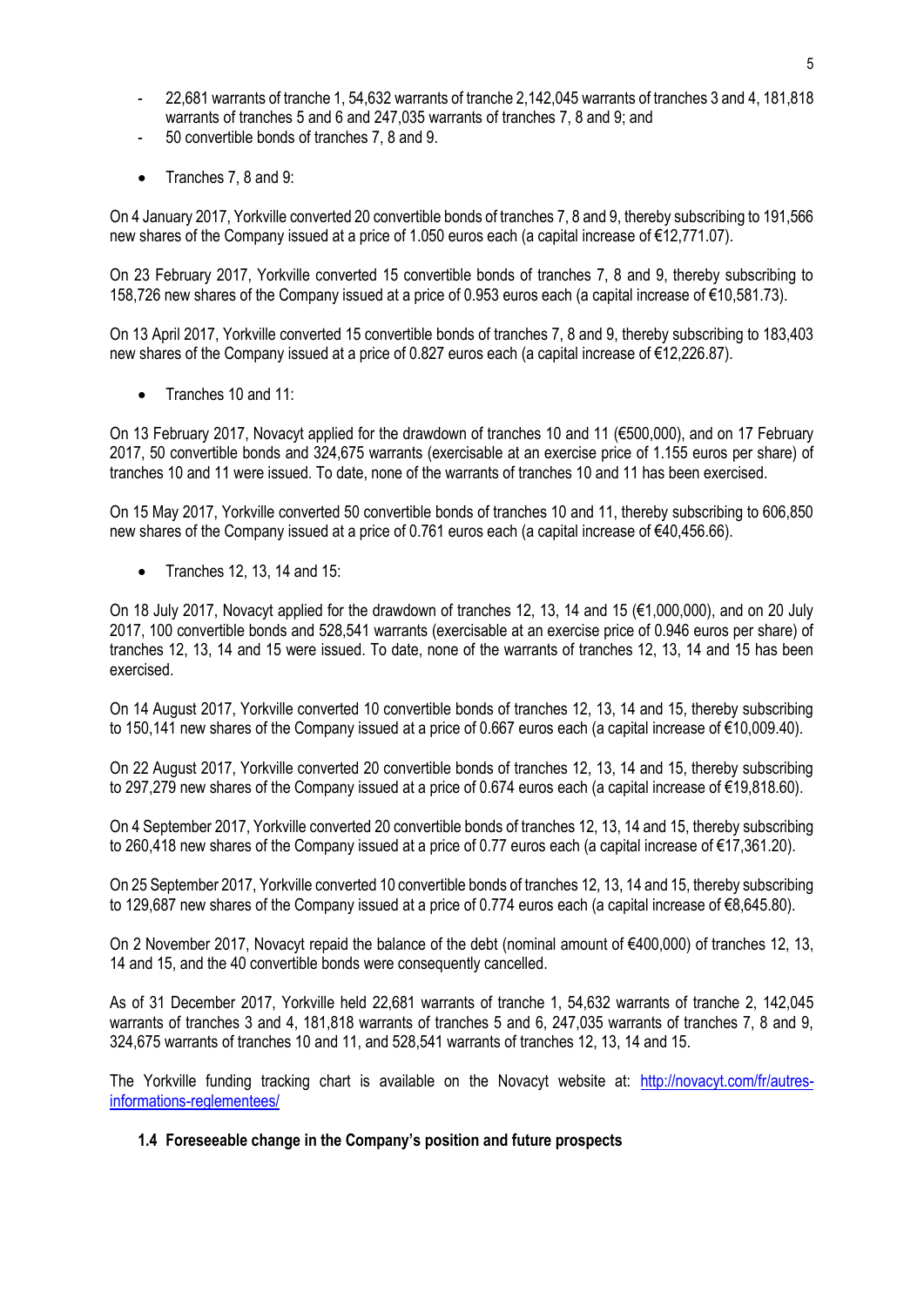In 2018, the Group will continue the efforts made in 2017 to bolster organic revenue growth and assess the growing potential for additional acquisitions. The Group also hopes to report further progress in the development of its product portfolio for Primerdesign. Management accordingly remains confident in Novacyt's ability to continue growing on its three strategic pillars.

#### **1.5 Business activity in the year ended 31 December 2017**

| Amounts in $\epsilon$ <sub>k</sub> | Cytology                 | <b>Diagnostics</b> | <b>Molecular</b><br>testing | <b>Total</b> |
|------------------------------------|--------------------------|--------------------|-----------------------------|--------------|
| Geographical area                  |                          |                    |                             |              |
| Africa                             | $\overline{\phantom{a}}$ | 299                | 363                         | 662          |
| Europe                             | 1,205                    | 3,347              | 2,531                       | 7,083        |
| Asia-Pacific                       | 761                      | 1,608              | 1,656                       | 4,025        |
| America                            | $\overline{\phantom{a}}$ | 661                | 1,192                       | 1,854        |
| Middle East                        | 239                      | 739                | 352                         | 1,330        |
| Revenue                            | 2,204                    | 6,655              | 6,095                       | 14,954       |

#### **1.6 Research and development activity**

#### **Developments in the field of molecular tests:**

Primerdesign has developed new multiplex features for the Genesig® product line. This allows it to offer flexibility in the multiplexing of three DNA tests, thereby broadening the product offering. It also recently launched a high-risk multiple-risk HPV kit in RUO format in a timely manner, receiving clinical validation from a major clinical laboratory.

Primerdesign was also successfully audited following the inspection by its certifying body, which focused on the review of the new process and the CE marking features, following the first approval of Primerdesign's CE mark for the Zika virus, allowing the use of the test for clinical assays. This approval, which we expect to be the first in a series of new clinical assays, demonstrates the Company's ability to develop in vitro CE marking tests.

# **1.7 Polluting or dangerous activities**

[None]

# **1.8 Main risks and uncertainties facing the Company and management of financial risks**

At the time of the approval of the annual financial statements, the directors had a reasonable expectation that the Company has sufficient resources to continue operating in the foreseeable future. They therefore used the going concern principle in preparing the annual financial statements.

Business continuity covers the period until April 2019 inclusive. In making this assessment, the directors took the following aspects into account:

- the Company's working capital requirements;
- the positive cash balance of €4,345,000 as of 31 December 2017;
- the redemption of bonds in accordance with the agreed redemption schedules.

The forecasts established by the Company show that it is in a position to cover its cash requirements during the 2018 financial year and until April 2019 without needing to raise any further funding, bank or otherwise.

The Group's main financial liabilities are loans, as well as trade and other payables. Their main purpose is to finance operating activities.

Loans, trade and other receivables, and cash and cash equivalents held by the Group are generated by operating activities.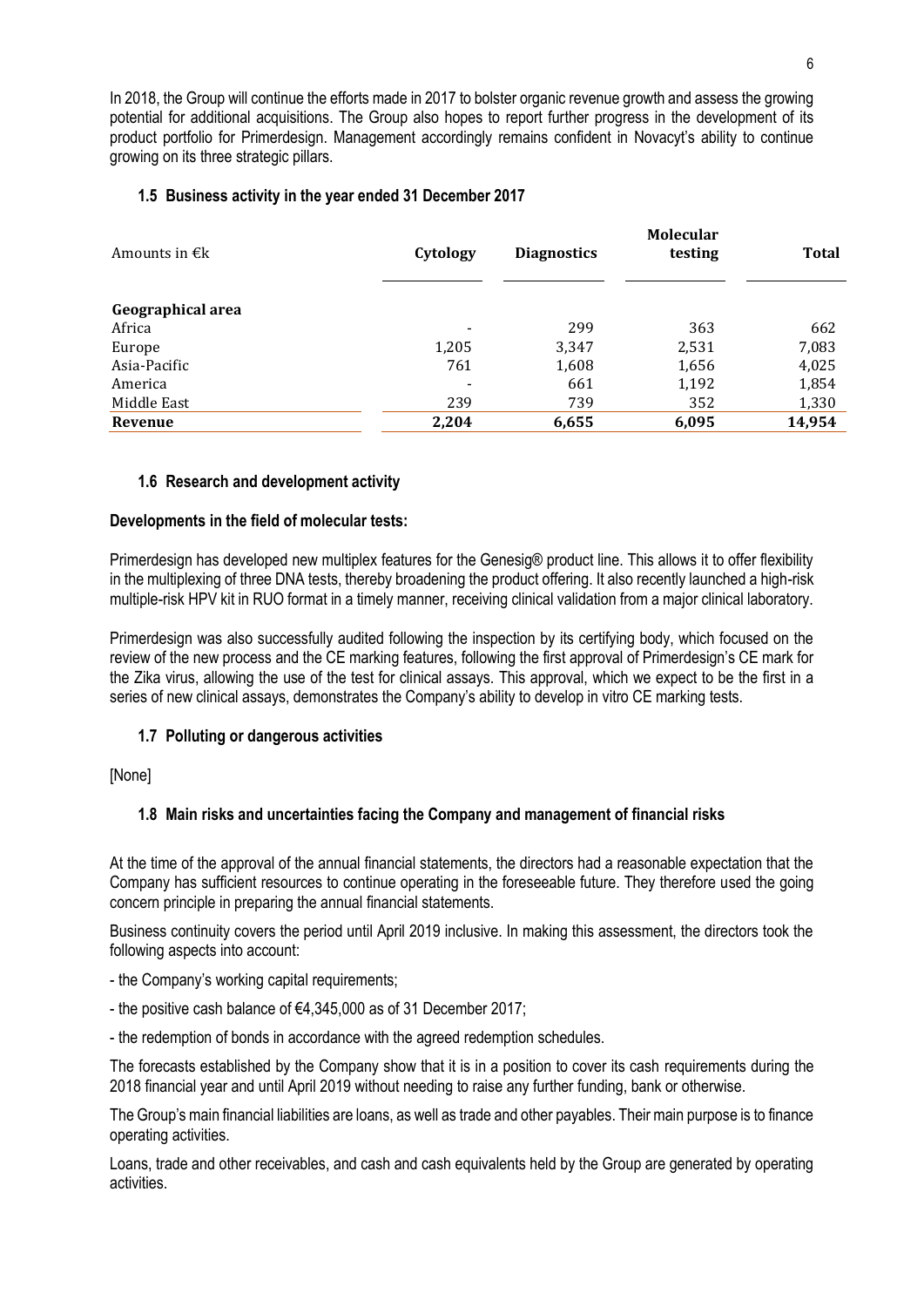Currency risk

The Group has significant operations in the United Kingdom, where its main subsidiaries are located. Nevertheless, its funding is denominated primarily in euros.

# Credit risk

Credit risk is the risk of financial loss, following the failure by a third party to honour its commitment to repay a debt. The Group is exposed to credit risk due to its operating activities (mainly through trade receivables) and through deposits with banks.

The Group's exposure to credit risk is represented by the risk of counterparty default: maximum exposure is equal to the carrying amount of these instruments.

At this stage, it is not yet clear how Brexit will affect trading, corporate taxation, free movement of persons and regulatory aspects in the United Kingdom. The tax implications, depending on the outcome of ongoing negotiations between the European Union and the United Kingdom, are unknown at this stage. At the time of writing, Novacyt does not foresee any significant impact on the business. The Board of Directors continues to monitor developments in terms of impacts on market, operational, legal and financial risks, and will implement any corrective actions that may be necessary.

Liquidity risk

Since its creation, the Group has financed its growth by successive capital increases, loans, grants and public aid for innovation, and the reimbursement of research tax credit receivables.

To overcome limits in its capacity to self-finance its growth, the Group is required to seek other sources of funding, notably through capital increases.

The Group may fail to obtain additional capital when it needs it, or such capital may not be available on acceptable financial terms for the Group.

The occurrence of one or more of these risks could have a material adverse effect on the Group's business, financial position, earnings, growth and prospects.

# **1.9 Significant events occurring between the reporting date and the date of this report**

The Company did not record any significant events between the reporting date and the date of this report.

#### **2. REPORT ON CORPORATE GOVERNANCE**

## **2.1 List of offices**

Pursuant to the provisions of Article L. 225-102-1 of the French Commercial Code, we list below all the offices and functions exercised in any company by each of the Company's corporate officers during the financial year.

| <b>NAME</b>              | <b>POSITION</b>                                                | <b>STARTING DATE OF TERM</b> | <b>EXPIRY DATE OF TERM</b> |  |  |
|--------------------------|----------------------------------------------------------------|------------------------------|----------------------------|--|--|
| <b>SENIOR MANAGEMENT</b> |                                                                |                              |                            |  |  |
| <b>Graham MULLIS</b>     | <b>Chief Executive Officer</b>                                 | 13 June 2014                 | 2020 General Meeting       |  |  |
|                          |                                                                | <b>BOARD OF DIRECTORS</b>    |                            |  |  |
| <b>James WAKEFIELD</b>   | Chairman and member of 113 June 2014<br>the Board of Directors |                              | 2020 General Meeting       |  |  |
| <b>Graham MULLIS</b>     | Member of the Board of   13 June 2014<br><b>Directors</b>      |                              | 2020 General Meeting       |  |  |
| Jean-Pierre CRINELLI     | Member of the Board of<br><b>Directors</b>                     | 29 May 2012                  | 2018 General Meeting       |  |  |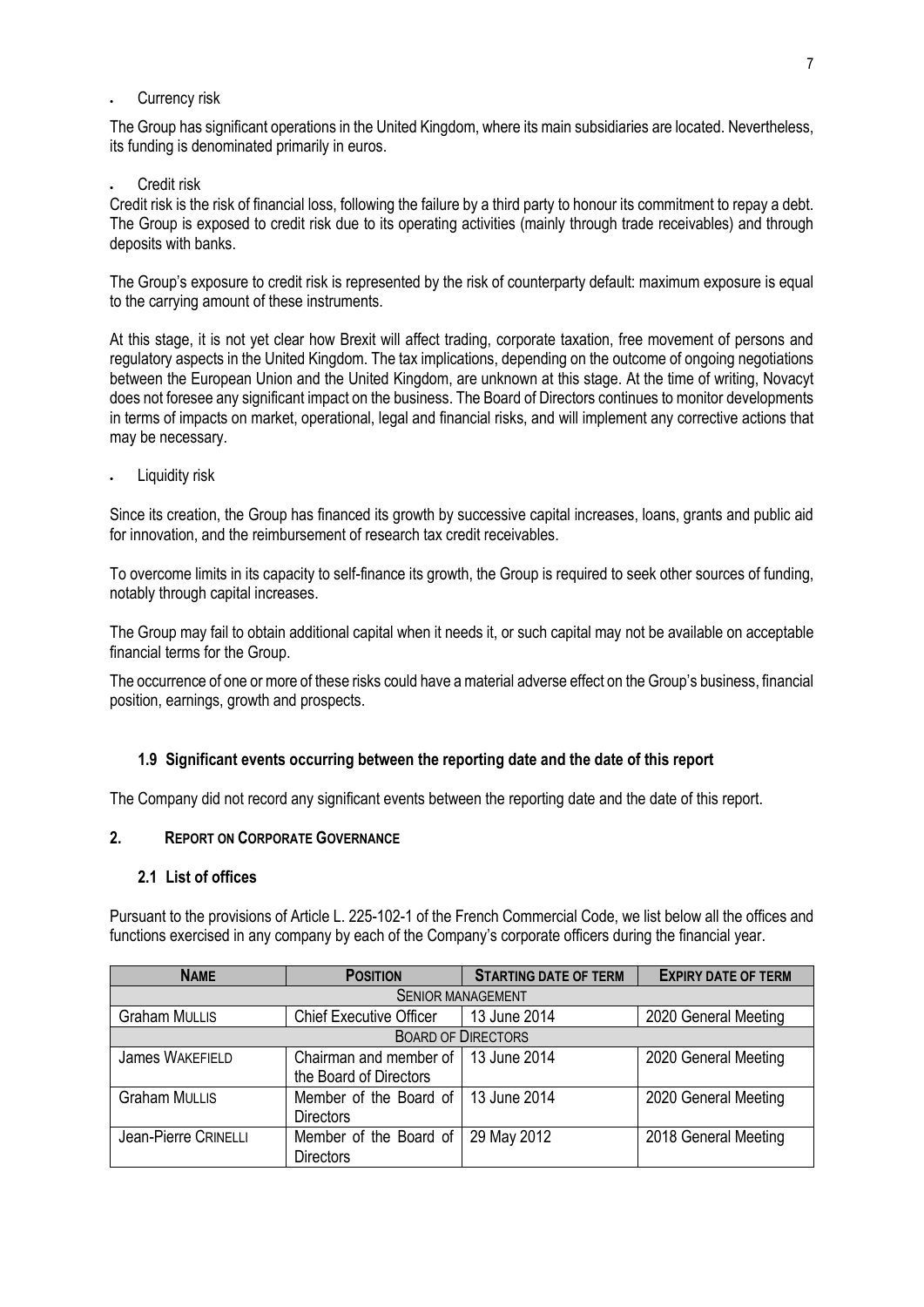| Andrew HEATH           | Member of the Board of   29 June 2015<br><b>Directors</b>    | 2018 General Meeting |
|------------------------|--------------------------------------------------------------|----------------------|
| <b>Anthony DYER</b>    | Member of the Board of 27 June 2017<br><b>Directors</b>      | 2020 General Meeting |
| <b>Juliet THOMPSON</b> | Member of the Board of 27 June 2017<br><b>Directors</b>      | 2020 General Meeting |
| Ed SNAPE               | Member of the Board of   27 October 2014<br><b>Directors</b> | 2020 General Meeting |

The offices and duties held and performed by corporate officers in other companies during the 2017 financial year were as follows:

- James Wakefield is also:
	- o Director of The Keyholding Company Limited;
	- o Director of Sparsholt Services Ltd;
	- o Director of Westbridge Fund Managers Limited;
	- o Director of Promedics Orthopaedics Limited;
	- o Director of Yorkmarsh Ltd;
	- o Director of Westbridge SME Fund GP Limited;
	- o Director of Westbridge SME Fund FPLP GP Limited;
	- o Director of Westbridge GP1 Limited;
	- o Director of Westbridge GP2 Limited;
	- o Director of Enterprise Fund (General Partner Wales) Ltd;
	- o Director of Lab21 Ltd;
	- o Director of DB Systems Holdings Ltd;
- Graham Mullis is also:
	- o LLP designated member of Optivue LLP;
	- o Director of Chimera Homes Ltd;
	- o Director of MC8 Consultants Ltd;
	- o Director of Lab 21 Limited;
	- o Director of Lab 21 Healthcare;
	- o Director of Microgen Bioproducts;
	- o Director of Biotec Laboratories;
	- o Director of Primer Design Ltd;
	- o Director of Novacyt Asia Ltd;
	- o Director of Novacyt China Ltd;
- Jean-Pierre Crinelli is also:
	- o Chairman of CUP 92;
- Andrew Heath is also:
	- o Deputy Chairman of Oxford Biomedica Plc;
	- o Chairman of Shield Therapeutics Plc;
	- o Non-executive Director of Integrated Healing Technologies;
- Ed Snape is also:
	- o Holder of an office at SAI Holdings Inc.
- Juliet Thompson is also:
	- o Director of Vectura Group Plc;
	- o Director of Nexstim Plc;
	- o Director of GI Dynamics Inc.
- Anthony Dyer is also:
	- o Director of Primerdesign Ltd;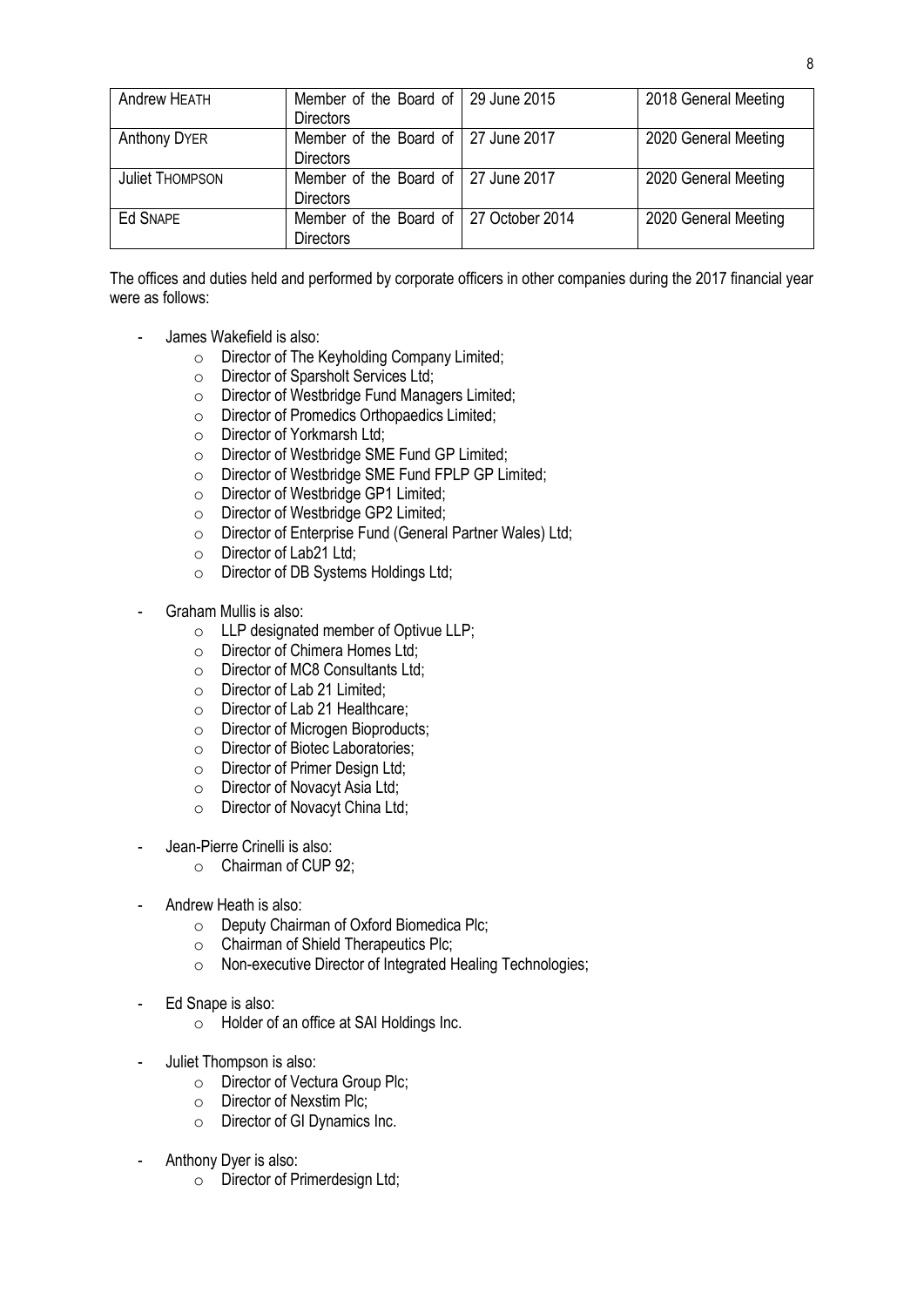- o Director of Biotec Laboratories Ltd;
- o Director of Lab21 Healthcare Ltd;
- o Director of Lab21 Ltd;
- o Director of Microgen Bioproducts Ltd;
- o Director of Novacyt Asia Ltd.

As the terms of office of Jean-Pierre Crinelli and Andrew Heath expire in conjunction with this General Meeting, you are asked to renew their term of office as member of the Board of Directors for a period of three years ending at the Ordinary General Meeting to be held in 2021 to approve the financial statements for the previous financial year.

#### **2.2 Agreements concluded between a significant officer or shareholder and a subsidiary**

Pursuant to the provisions of paragraph 2 of Article L. 225-37-4, of the French Commercial Code, we list below the agreements entered into, directly or by an intermediary, between the Chief Executive Officer, one of the executive directors, one of the directors or one of the shareholders owning a fraction of the voting rights greater than 10% and a subsidiary of which the Company holds, directly or indirectly, more than half of the capital:

Vatel is the only shareholder holding more than 10% of the capital. Please see notes 1.2 and 12 for more details on the loan agreement.

#### **2.3 Report on delegations of authority concerning capital increases and changes in share capital during the year ended 31 December 2017**

#### **2.3.1 Report on delegations of authority concerning capital increases**

In accordance with the provisions of Article L. 225-100 of the French Commercial Code, we list below the current delegations of authority or powers granted by the General Meeting to the Board of Directors pursuant to the provisions of Articles L. 225-129-1 and L. 225-129-2 of the said Code:

| DATE OF GENERAL<br><b>MEETING</b>                                           | NATURE OF DELEGATION                                                                                                                                                                                                                                                                                                         | <b>DURATION OF DELEGATION</b>                                                                                                              | DATE AND TERMS OF USE<br>BY THE BOARD OF<br><b>DIRECTORS</b>                                                                                                                                                                                                                                                                                                                                                                                           |
|-----------------------------------------------------------------------------|------------------------------------------------------------------------------------------------------------------------------------------------------------------------------------------------------------------------------------------------------------------------------------------------------------------------------|--------------------------------------------------------------------------------------------------------------------------------------------|--------------------------------------------------------------------------------------------------------------------------------------------------------------------------------------------------------------------------------------------------------------------------------------------------------------------------------------------------------------------------------------------------------------------------------------------------------|
| Extraordinary<br>General<br>Meeting of 22 February<br>2016 (4th resolution) | Delegation of authority<br>granted to the Board of<br><b>Directors</b><br>to<br>issue<br>ordinary shares of the<br>and/or<br>Company<br>securities giving access<br>to the Company's capital,<br>cancellation<br>with<br>οf<br>shareholders' preferential<br>subscription rights<br>in.<br>favour of a category of<br>person | 18 months; terminated<br>with the approval of the<br>1st resolution<br>of the<br>Extraordinary<br>General<br>Meeting of 5 December<br>2016 | For the record: used by<br>the Board of Directors on<br>21 September 2016 as<br>part of the Yorkville<br>funding giving rise to the<br>drawdowns of tranches 7,<br>8 and 9 and conversions<br>convertible<br>of<br>bonds<br>related to the exception of<br>€1,906.34<br>of<br>the<br>conversion of 13 April<br>2017 charged against the<br>amount set in the 1st<br>resolution of the EGM of 5<br>December 2016 (for more<br>details, see section 1.3) |
| Extraordinary<br>General<br>Meeting of 5 December<br>2016 (1st resolution)  | Delegation of authority<br>granted to the Board of<br><b>Directors</b><br>to<br>issue                                                                                                                                                                                                                                        | 18<br>months; terminated<br>delegation granted<br>the<br>under the 4th resolution of                                                       | Used by the Board of<br>Directors on 13 February<br>2017 as part of the                                                                                                                                                                                                                                                                                                                                                                                |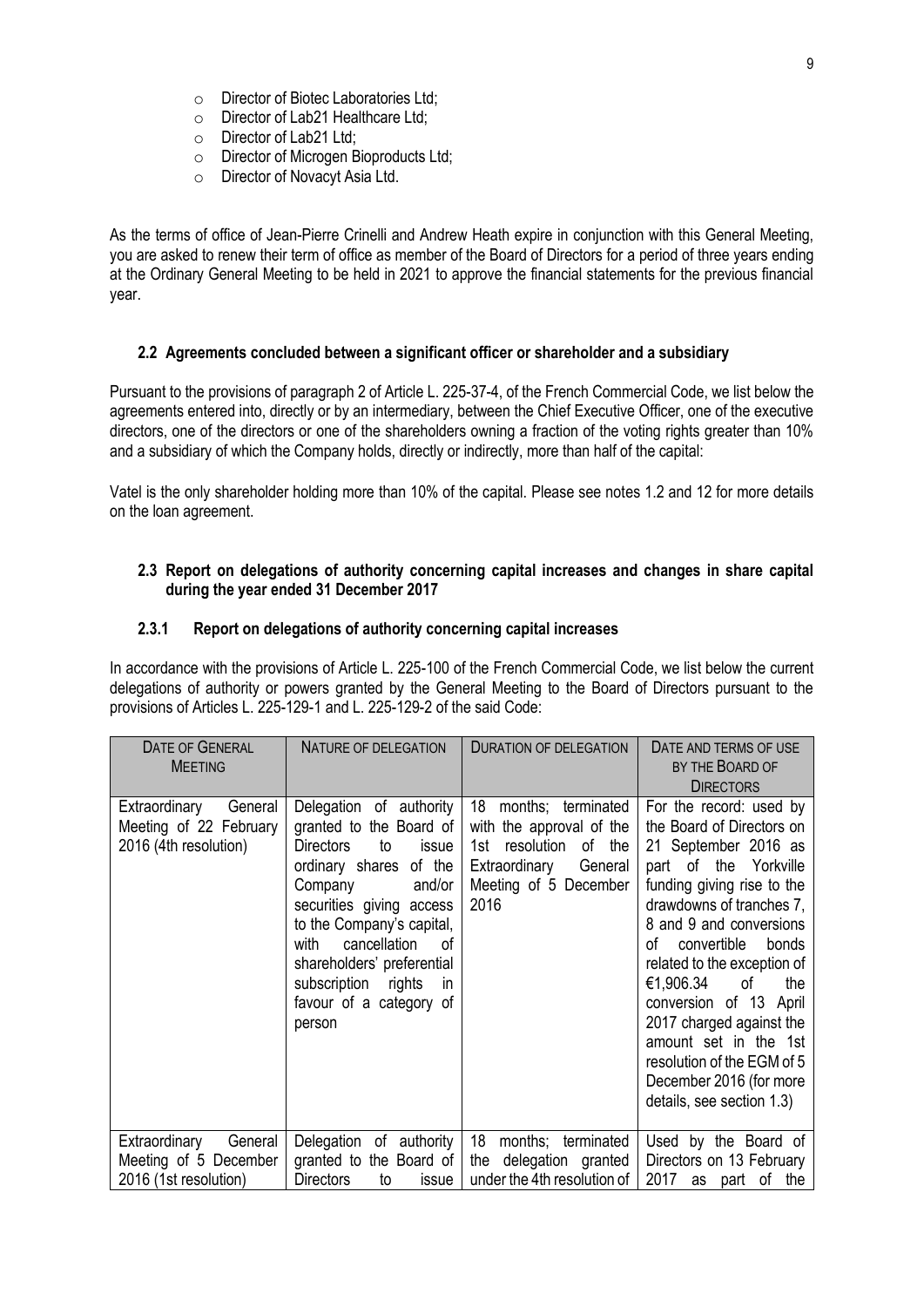| <b>DATE OF GENERAL</b><br><b>MEETING</b> | NATURE OF DELEGATION                                                                                                                                                                                                                  | DURATION OF DELEGATION                                 | DATE AND TERMS OF USE<br>BY THE BOARD OF<br><b>DIRECTORS</b>                                                                                                                                                                                                                                |
|------------------------------------------|---------------------------------------------------------------------------------------------------------------------------------------------------------------------------------------------------------------------------------------|--------------------------------------------------------|---------------------------------------------------------------------------------------------------------------------------------------------------------------------------------------------------------------------------------------------------------------------------------------------|
|                                          | ordinary shares of the<br>Company<br>and/or<br>securities giving access<br>to the Company's capital,<br>with<br>cancellation<br>οf<br>shareholders' preferential<br>subscription<br>rights<br>in<br>favour of a category of<br>person | the Combined General<br>Meeting of 22 February<br>2016 | Yorkville funding giving<br>rise to the drawdowns of<br>tranches 10, 11, 12, 13,<br>14 and 15 and the related<br>conversions<br>οf<br>convertible<br>bonds<br>(for<br>more details, see section<br>(1.3)                                                                                    |
|                                          |                                                                                                                                                                                                                                       |                                                        | Capital<br>increase<br>performed by the Chief<br>Executive<br>Officer<br>(subdelegation) on 12<br>June 2017 (for more<br>details, see section 1.3);<br>of the $€147,704.20$ capital<br>increase, the sum of<br>€69,272.87 was deducted<br>in respect of the 1st<br>resolution               |
|                                          |                                                                                                                                                                                                                                       |                                                        | Capital<br>increase<br>performed by the Chief<br>Executive<br>Officer<br>(subdelegation) on 19<br>June 2017 (for more<br>details, see section 1.3) of<br>the $€87,607.730$ capital<br>increase, the sum of<br>€28,784.27 was deducted<br>in respect of the 1st<br>resolution                |
|                                          |                                                                                                                                                                                                                                       |                                                        | Capital<br>increase<br>performed by the Chief<br>Executive<br>Officer<br>(subdelegation)<br>- 18<br>on<br>October 2017 (for more<br>details, see section 1.3) of<br>the $€503,383.80$ capital<br>increase, the sum of<br>€291,262.40<br>was<br>deducted in respect of the<br>1st resolution |
|                                          |                                                                                                                                                                                                                                       |                                                        | Capital<br>increase<br>performed by the Chief<br>Officer<br>Executive<br>(subdelegation)<br>on<br>$\mathbf 1$<br>November 2017 (for more<br>details of €479,254.80                                                                                                                          |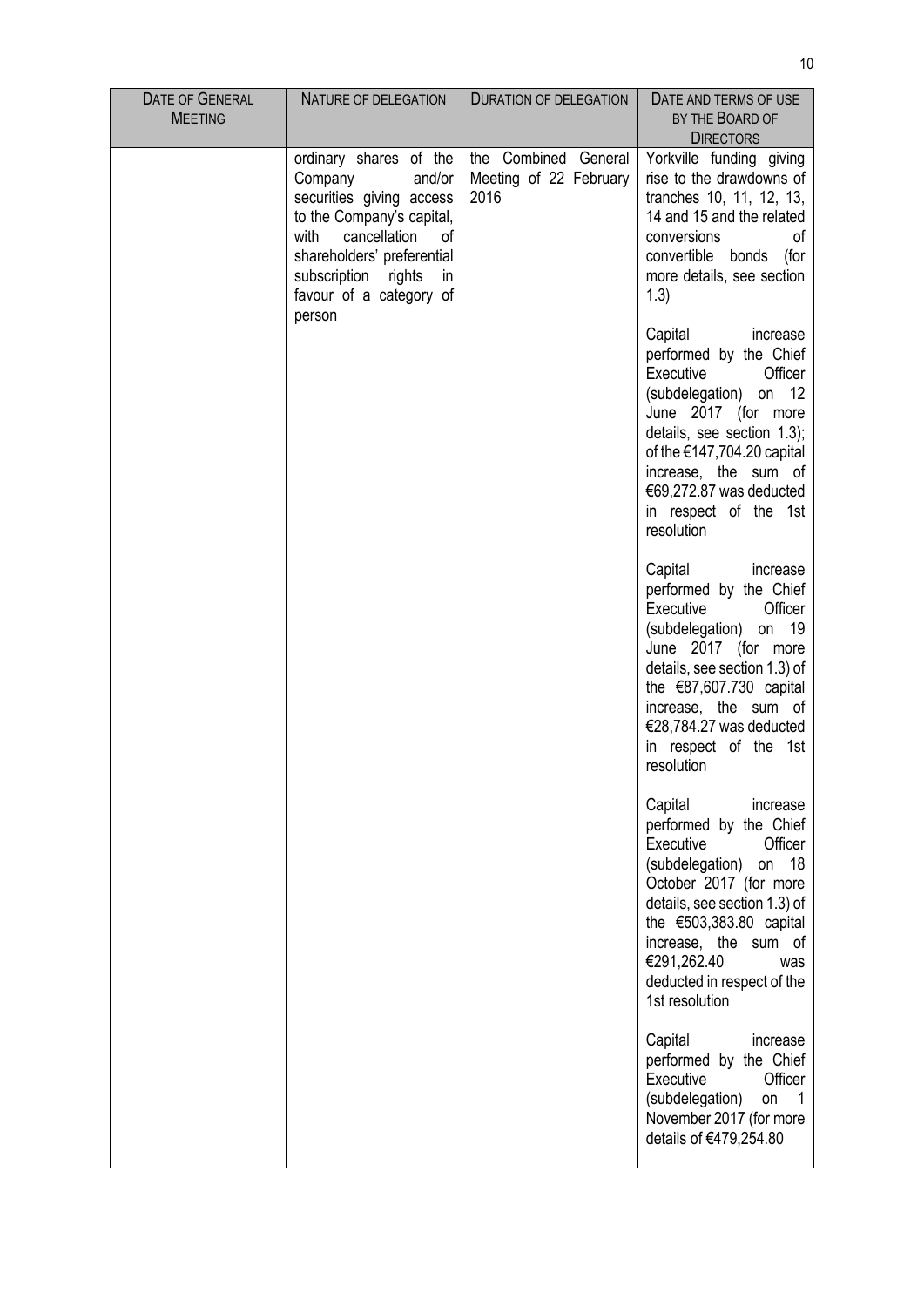| <b>DATE OF GENERAL</b><br><b>MEETING</b>                                   | NATURE OF DELEGATION                                                                                                                                                                                                                                                                                                                                                                                                                                                            | <b>DURATION OF DELEGATION</b>                                                                                                                                                     | DATE AND TERMS OF USE<br>BY THE BOARD OF<br><b>DIRECTORS</b>                                                                                                                                                                                                                                                                                                                                                                                                                                                                                                                                                                                                                                                                                                                                                                            |
|----------------------------------------------------------------------------|---------------------------------------------------------------------------------------------------------------------------------------------------------------------------------------------------------------------------------------------------------------------------------------------------------------------------------------------------------------------------------------------------------------------------------------------------------------------------------|-----------------------------------------------------------------------------------------------------------------------------------------------------------------------------------|-----------------------------------------------------------------------------------------------------------------------------------------------------------------------------------------------------------------------------------------------------------------------------------------------------------------------------------------------------------------------------------------------------------------------------------------------------------------------------------------------------------------------------------------------------------------------------------------------------------------------------------------------------------------------------------------------------------------------------------------------------------------------------------------------------------------------------------------|
| Extraordinary<br>General<br>Meeting of 5 December<br>2016 (2nd resolution) | Delegation of authority<br>granted to the Board of<br><b>Directors</b><br>to<br>issue<br>ordinary shares of the<br>Company<br>and/or<br>securities giving access<br>to the Company's capital,<br>with<br>cancellation<br>0f<br>shareholders' preferential<br>subscription rights<br>in.<br>favour of a category of<br>person, as part of the<br>TEPA package and in<br>accordance<br>with<br>the<br>provisions of Article L.<br>225-138 of the French<br><b>Commercial Code</b> | 18 months; terminated<br>the delegation of authority<br>granted under the 6th<br>the<br>resolution<br>οf<br>Extraordinary<br>General<br>Meeting of 22 February<br>2016            | Capital<br>increase<br>performed by the Chief<br>Executive<br>Officer<br>(subdelegation) on 12<br>June 2017 (for more<br>details, see section 1.3) of<br>the $€147,704.20$ capital<br>increase, the sum of<br>€78,431.33 was deducted<br>in respect of the 1st<br>resolution<br>Capital<br>increase<br>performed by the Chief<br>Executive<br>Officer<br>(subdelegation) on 19<br>June 2017 (for more<br>details, see section 1.3) of<br>the $€87,607,730$ capital<br>increase, the sum of<br>€58,823.46 was deducted<br>from the 1st resolution<br>Capital<br>increase<br>performed by the Chief<br>Executive<br>Officer<br>(subdelegation) on 18<br>October 2017 (for more<br>details, see section 1.3) of<br>the $€503,383.80$ capital<br>increase, the sum of<br>€212,121.40<br>was<br>deducted in respect of the<br>1st resolution |
| Extraordinary<br>General<br>Meeting of 5 December<br>2016 (3rd resolution) | Delegation of authority to<br>the Board of Directors to<br>issue ordinary shares of<br>Company<br>and/or<br>the<br>securities giving access<br>to the capital<br>of the<br>Company,<br>with<br>preferential subscription<br>rights                                                                                                                                                                                                                                              | 26 months; terminated<br>the delegation of authority<br>granted under the 7th<br>resolution<br><sub>of</sub><br>the<br>Extraordinary<br>General<br>Meeting of 22 February<br>2016 | None                                                                                                                                                                                                                                                                                                                                                                                                                                                                                                                                                                                                                                                                                                                                                                                                                                    |

# **2.3.2 Change in capital during the year ended 31 December 2017**

As of 1 January 2017, the share capital of the Company amounted to €1,161,134.20 and consisted of 17,417,013 shares with a par value of 1/15th of a euro, all of the same class.

In 2017, 20,247,328 new shares were issued, breaking down as: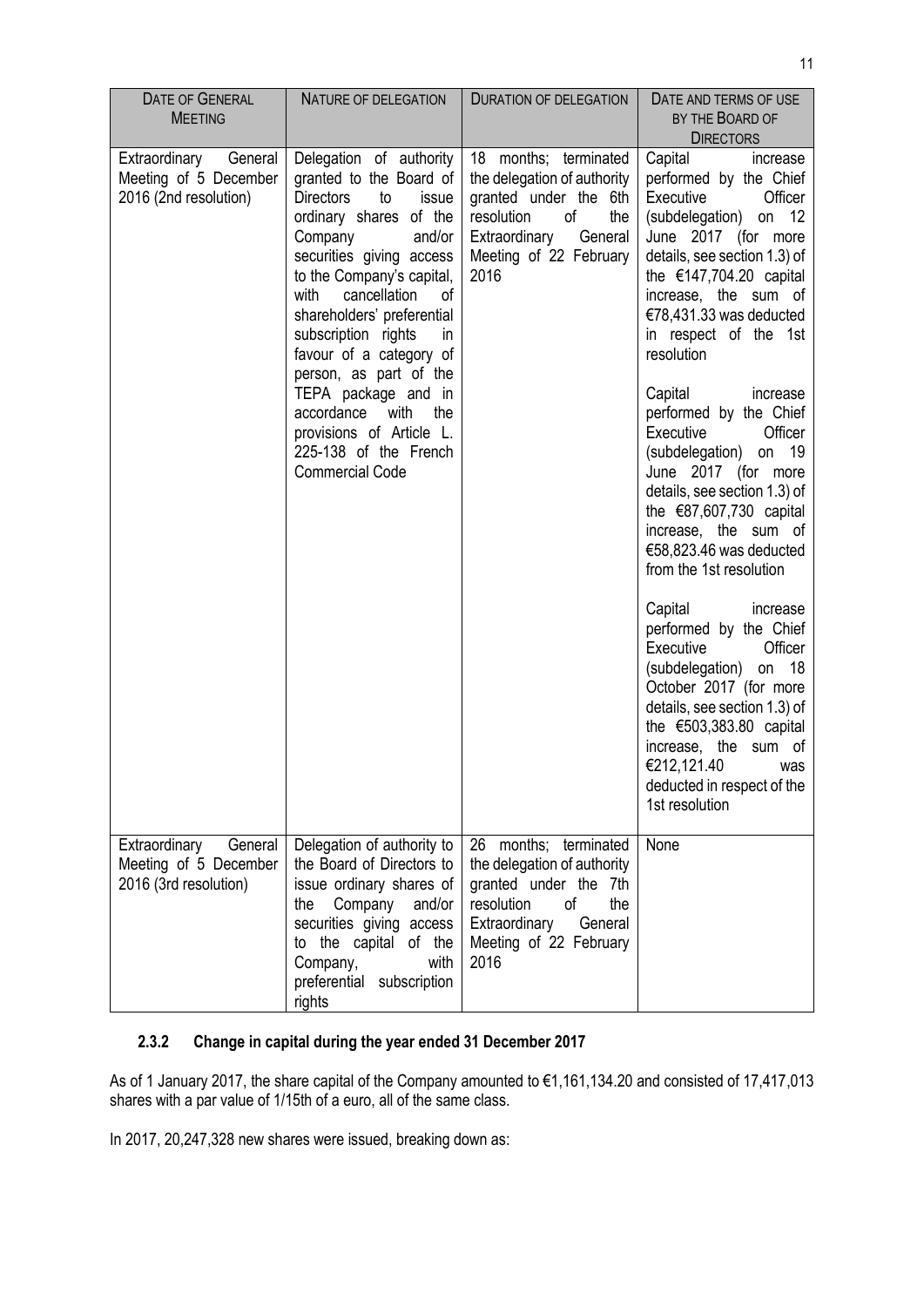- 191,566 shares resulting from the capital increase (€12,771.07 in par value) following the conversion of 20 convertible bonds of tranches 7, 8 and 9 of the Yorkville funding on 4 January 2017;
- 158,726 shares resulting from the capital increase (€10,581.73 in par value) following the conversion of 15 convertible bonds of tranches 7, 8 and 9 of the Yorkville funding on 23 February 2017;
- 183,403 shares resulting from the capital increase (€12,226.87 in par value) following the conversion of 15 convertible bonds of tranches 7, 8 and 9 of the Yorkville funding on 13 April 2017;
- 606,850 shares resulting from the capital increase (€40,456.66 in par value) following the conversion of 50 convertible bonds of tranches 10 and 11 of the Yorkville funding on 15 May 2017;
- 2,215,563 shares resulting from the capital increase (€147,704.20 in par value) on 12 June 2017;
- 1,314,166 shares resulting from the capital increase (€87,607.73 in par value) on 19 June 2017;
- 150,141 shares resulting from the capital increase (€10,009.40 in par value) following the conversion of 10 convertible bonds of tranches 12, 13, 14 and 15 of the Yorkville funding on 14 August 2017;
- 297,279 shares resulting from the capital increase (€19,818.60 in par value) following the conversion of 20 convertible bonds of tranches 12, 13, 14 and 15 of the Yorkville funding on 22 August 2017;
- $260,418$  shares resulting from the capital increase ( $\epsilon$ 17,361.20 in par value) following the conversion of 20 convertible bonds of tranches 12, 13, 14 and 15 of the Yorkville funding on 4 September 2017;
- 129,687 shares resulting from the capital increase (€8,645.80 in par value) following the conversion of 10 convertible bonds of tranches 12, 13, 14 and 15 of the Yorkville funding on 25 September 2017;
- 7,550,757 shares resulting from the capital increase (€503,383.80 in par value) on 18 October 2017; and
- 7,188,822 shares resulting from the capital increase ( $\epsilon$ 479,254.80 in par value) on 1 November 2017.

As of 31 December 2017, the share capital amounted to €2,510,956.06 and consisted of 37,664,341 shares with a par value of 1/15th of a euro each.

# **3. EMPLOYEE SHAREHOLDINGS**

In accordance with the provisions of Article L. 225-102 of the French Commercial Code, we inform you that no savings plan has been established for the Company's employees.

As of 31 December 2017, employees held 0% of the Company's capital.

# **4. SUBSIDIARIES AND INVESTMENTS**

#### **4.1 Acquisition of significant holdings in companies having their head office in France or takeovers of such companies**

In accordance with Article L. 233-6 of the French Commercial Code, we inform you that the Company did not acquire any new shareholdings in a company whose registered office is in the French Republic during the 2017 financial year.

# **4.2 Alienation of shares taken to regularise cross shareholdings**

None

# **4.3 Breakdown of share capital and treasury shares**

#### Breakdown of share capital

In accordance with the provisions of Article L. 233-13 of the French Commercial Code and taking into account the information received in application of Articles L. 233-7 and L. 233-12 of the said Code, we hereby disclose the identity of shareholders holding, directly or indirectly, more than one-twentieth, one-tenth, three-twentieths, onefifth, one-quarter, one-third, one-half, two-thirds, eighteen-twentieths or nineteen-twentieths of voting rights at the General Meetings of the Company as of 31 December 2017: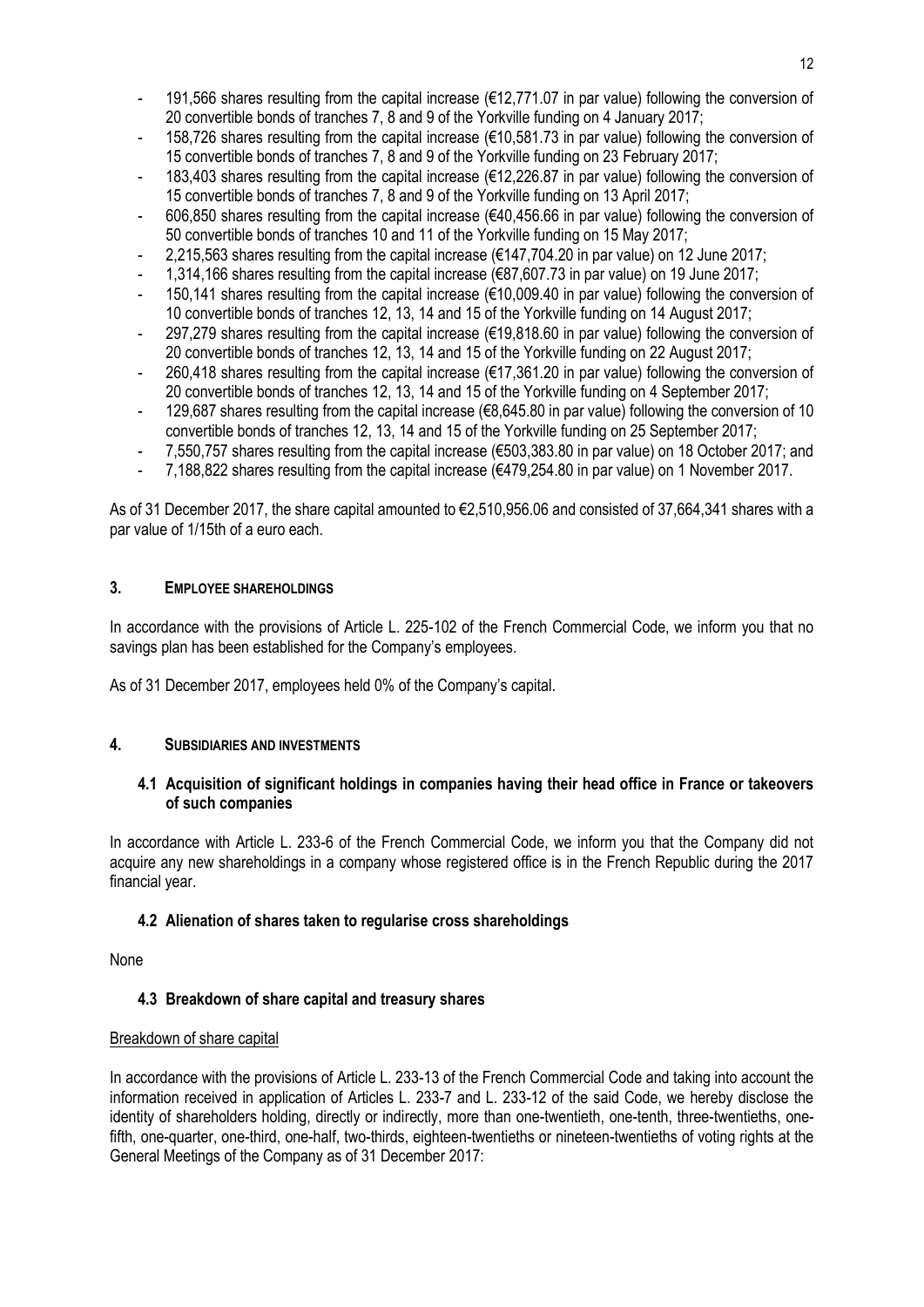| <b>NAME</b>          | NUMBER OF     | % OF CAPITAL | % OF VOTING RIGHTS |
|----------------------|---------------|--------------|--------------------|
|                      | <b>SHARES</b> |              |                    |
| <b>VATEL CAPITAL</b> | 4,433,532     | 11.8         | 11.8               |
| Legal & General      | 2,525,909     | 6.7          | 0.1                |

Information on treasury shares:

In accordance with the provisions of paragraph 2 of Article L. 225-211 of the French Commercial Code, we hereby disclose share purchases:

- Intended to be attributed to employees as part of employee incentive plans: none;
- A liquidity agreement has been concluded with Invest Securities to facilitate the trading of our securities on Euronext Growth and to promote the liquidity of the Company's securities.

In 2017, the Company carried out the following transactions on its own shares:

- Number of shares held on 1 January 2017: 76,943;
- Purchases made during the financial year under the liquidity contract: 92,665;
- Average price of purchases: 0.8213 euros;
- Sales made during the financial year under the liquidity contract: 78,900;
- Average price of sales: 0.8213 euros
- Number of shares held as of 31 December 2017: 90,708.

#### **5. Information about payment terms of suppliers and customers**

In application of Articles L. 441-6-1 and D. 441-4 of the French Commercial Code, we hereby provide you with the mandatory information on the payment terms of our suppliers (in thousands of euros):

The figures below include VAT.

| Information on payment   Not due   |     | $X < 30$ days | $X < 60$ days | $X > 60$ days | Total |
|------------------------------------|-----|---------------|---------------|---------------|-------|
| terms                              |     |               |               |               |       |
| Trade payables as of $31 \mid 252$ |     | 421           | 152           | 274           | 1,099 |
| December 2016                      |     |               |               |               |       |
| Trade payables as of 31            | 194 | 305           | 170           |               | 699   |
| December 2017                      |     |               |               |               |       |

In application of Articles L. 441-6-1 and D. 441-4 of the French Commercial Code, we hereby provide you with the mandatory information on the payment terms of our customers (in thousands of euros):

The figures below include VAT.

| Information on payment   Not due |    | $X < 30$ days | $X < 60$ days | $X > 60$ days | Total |
|----------------------------------|----|---------------|---------------|---------------|-------|
| terms                            |    |               |               |               |       |
| Trade receivable as of 31        |    | 68            | 115           | 272           | 455   |
| December 2016                    |    |               |               |               |       |
| Trade receivable as of 31        | 36 | 41            | 215           | 307           | 600   |
| December 2017                    |    |               |               |               |       |

#### **6. Amount of dividends paid during the last three years**

The Company has not paid any dividends in the last three years.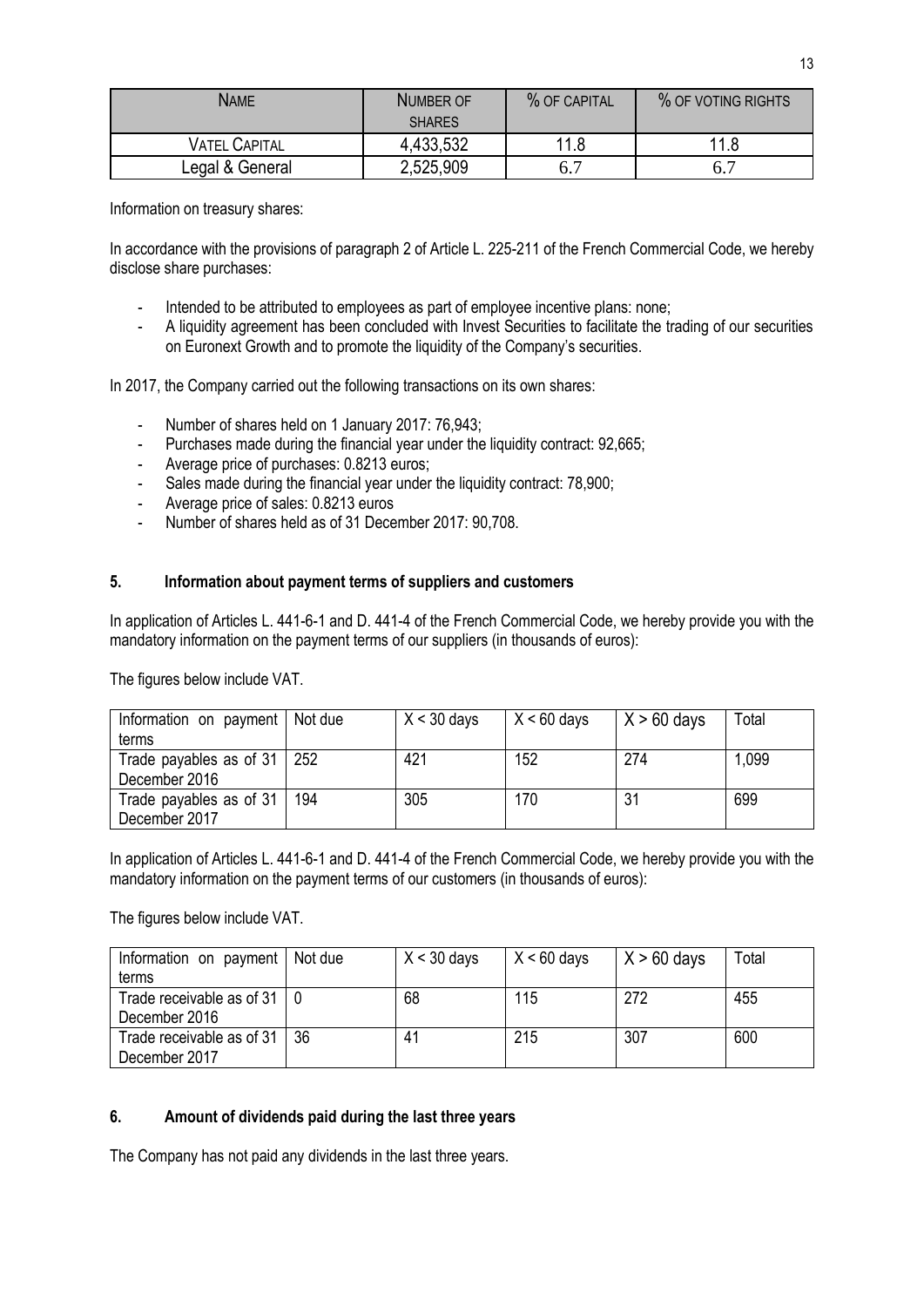## **7. Transactions by senior managers on their shares**

Pursuant to the provisions of Articles 223-22 A and 223-26 of the AMF General Regulation, we hereby disclose transactions carried out by senior managers and their relatives on the Company's shares during the financial year:

CUP 92 sold all of the shares of the Company it held in 2017.

The members of the Board of Directors made the following share purchases at the time of the dual listing of the Company on AIM, a market operated by the London Stock Exchange:

- Graham Mullis and his family: 52,138 shares;
- Anthony Dyer: 16,839 shares;
- Edwin Snape: 16,839 shares;
- Andrew Heath and his family: 16,839 shares;
- James Wakefield: 16,839 shares;
- Jean-Pierre Crinelli: 15,151 shares.

#### **8. Table of results over the past five years**

The table below sets out the results of the last five financial years required pursuant to paragraph 2 of Article R. 225-102 of the French Commercial Code.

| <b>COMPANY: NOVACYT SA</b>                                                         |              | <b>YEAR</b><br><b>ENDED:</b> | 31 December<br>2017 |                |                |
|------------------------------------------------------------------------------------|--------------|------------------------------|---------------------|----------------|----------------|
|                                                                                    |              |                              |                     |                |                |
| RESULTS (AND OTHER CHARACTERISTIC ITEMS) OF THE COMPANY DURING THE LAST FIVE YEARS |              |                              |                     |                |                |
|                                                                                    |              |                              |                     |                |                |
| <b>NATURE OF INDICATIONS</b>                                                       | 2013         | 2014                         | 2015                | 2016           | 2017           |
|                                                                                    |              |                              |                     |                |                |
| End-of-year capital                                                                |              |                              |                     |                |                |
|                                                                                    |              |                              |                     |                |                |
| . Share                                                                            |              |                              |                     |                |                |
|                                                                                    | 197,457      | 418,048                      | 479,281             | 1,161,134      | 2,510,956      |
| . Number of ordinary shares in                                                     |              |                              |                     |                |                |
|                                                                                    | 2,961,851    | 6,270,723                    | 7,189,213           | 17,417,013     | 37,664,341     |
| . Number of (non-voting) preference shares in circulation                          |              |                              |                     |                |                |
| Maximum number of future shares to be                                              |              |                              |                     |                |                |
|                                                                                    |              |                              |                     |                |                |
| . by conversion of                                                                 |              |                              |                     |                |                |
|                                                                                    |              |                              |                     |                |                |
| . by exercise of                                                                   |              |                              |                     |                |                |
|                                                                                    |              |                              |                     |                |                |
|                                                                                    |              |                              |                     |                |                |
| Operations and results of the year                                                 |              |                              |                     |                |                |
|                                                                                    |              |                              |                     |                |                |
| . Revenue excluding                                                                |              |                              |                     |                |                |
|                                                                                    | 1,153,981    | 1,006,345                    | 1,238,952           | 1,466,480      | 1,896,430      |
| . Income before tax, employee profit sharing and                                   |              |                              |                     |                |                |
| depreciation, amortisation and                                                     |              |                              |                     |                |                |
|                                                                                    | < 786,591    | <1,715,630>                  | < 2,933,361         | $<$ 4,541,034> | $<$ 4,528,852> |
|                                                                                    | $<$ 231,867> | $<$ 170,203>                 | $<$ 148,268>        | $<$ 208,365>   | < 123,486      |
| . Employee profit-sharing due for the year                                         |              |                              |                     |                |                |
| . Income after tax, employee profit sharing and                                    |              |                              |                     |                |                |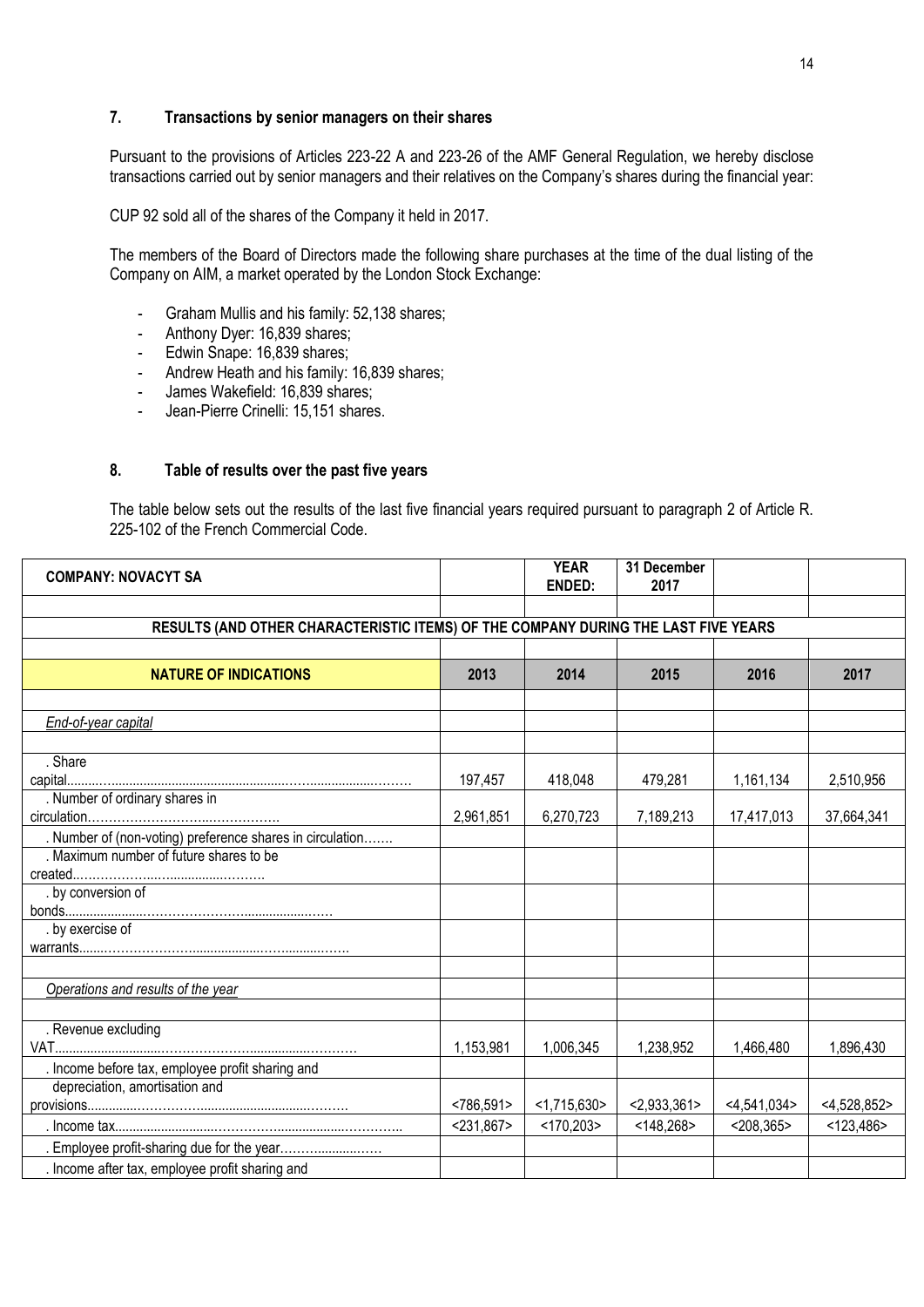| depreciation, amortisation and                             |              |                |                 |                |                |
|------------------------------------------------------------|--------------|----------------|-----------------|----------------|----------------|
|                                                            | $<$ 993,322> | $<$ 1,765,205> | $<$ 12,755,279> | $<$ 9,772,595> | $<$ 6,166,131> |
| . Result distributed for the                               |              |                |                 |                |                |
|                                                            |              |                |                 |                |                |
|                                                            |              |                |                 |                |                |
| Earnings per share                                         |              |                |                 |                |                |
|                                                            |              |                |                 |                |                |
| . Income after tax and employee profit sharing, but before |              |                |                 |                |                |
| depreciation, amortisation and                             |              |                |                 |                |                |
|                                                            | < 0.19       | < 0.25         | < 0.39          | < 0.25         | < 0.12         |
| . Income after tax, employee profit sharing and            |              |                |                 |                |                |
| depreciation, amortisation and                             |              |                |                 |                |                |
|                                                            | < 0.34       | < 0.28         | 1,77>           | < 0.56         | < 0.16         |
| . Dividend paid on each                                    |              |                |                 |                |                |
|                                                            |              |                |                 |                |                |
|                                                            |              |                |                 |                |                |
| <b>Employees</b>                                           |              |                |                 |                |                |
|                                                            |              |                |                 |                |                |
| . Average number of employees during the year              | 9            | 9              | 9               | 9              | 6              |
|                                                            | 635,569      | 640,879        | 810,121         | 654,166        | 490,159        |
| . Amount of employee benefits paid in the year             |              |                |                 |                |                |
| (social security, social                                   |              |                |                 |                |                |
|                                                            | 232,118      | 270,423        | 335,553         | 276,130        | 185,546        |
|                                                            |              |                |                 |                |                |
|                                                            |              |                |                 |                |                |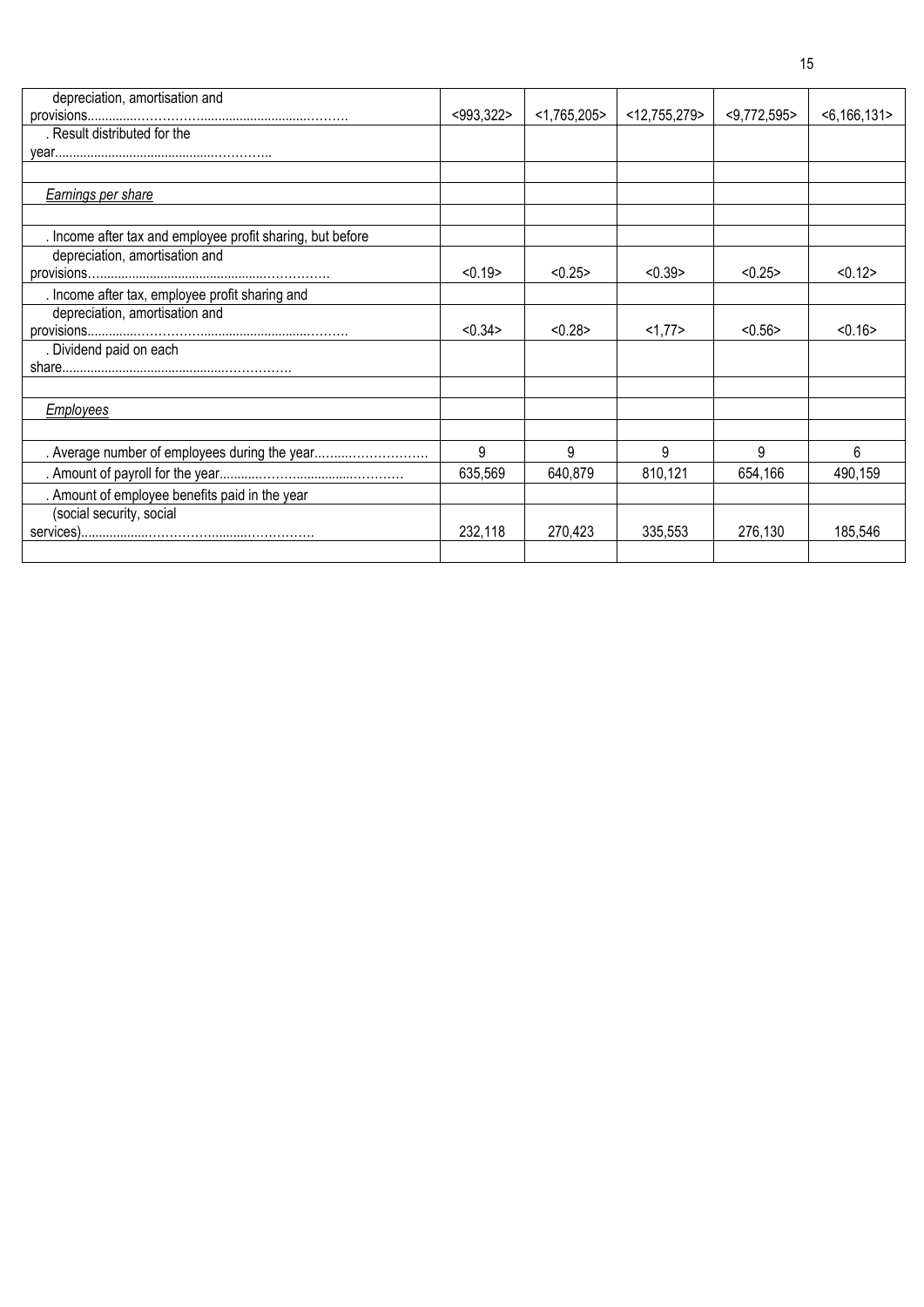| TABLE OF CONSOLIDATED RESULTS FOR THE LAST 2 YEARS                      |                                |                                |  |
|-------------------------------------------------------------------------|--------------------------------|--------------------------------|--|
|                                                                         |                                |                                |  |
| Amounts in € thousand                                                   | Year ended 31 December<br>2017 | Year ended 31<br>December 2016 |  |
|                                                                         |                                |                                |  |
| Revenue                                                                 | 14,954                         | 11,076                         |  |
| Recurring operating profit/(loss)                                       | $-1,890$                       | $-3,074$                       |  |
| Total net profit/(loss)                                                 | $-5,444$                       | $-5,709$                       |  |
| Net profit/(loss) attributable to shareholders of the<br>parent company | $-5,442$                       | $-5,709$                       |  |
| Share capital                                                           | 2,511                          | 1,161                          |  |
| Equity attributable to owners of the company                            | 24,914                         | 17,768                         |  |
| <b>Borrowings</b>                                                       | $-3,893$                       | $-6,255$                       |  |
| Net fixed assets                                                        | 6,413                          | 6,429                          |  |
| Total assets                                                            | 34,024                         | 30,442                         |  |
| <b>Dividends</b>                                                        | $\Omega$                       | 0                              |  |
| Earnings per share (in units)                                           | $-0.24$                        | $-0.47$                        |  |

#### **9. Loans due in less than 2 years granted by the Company to micro, small or mid-sized enterprises with which it has economic links justifying it**

In accordance with paragraph 3b, line 2 of Article L. 511-3 of the French Commercial Code, we list below the loans made by the Company and due in less than 2 years to micro, small or mid-sized enterprises with which it has economic links justifying it:

None.

# **10. Special report on stock options and free shares**

To the shareholders,

This report is presented to you:

- Pursuant to the provisions of Article L. 225-184 of the French Commercial Code concerning transactions relating to stock options, and
- Pursuant to the provisions of Article L. 225-197-4 of the French Commercial Code concerning transactions relating to the granting of free shares.

The Board of Directors did not implement any stock option plans and did not grant any free shares during the year ended 31 December 2017.